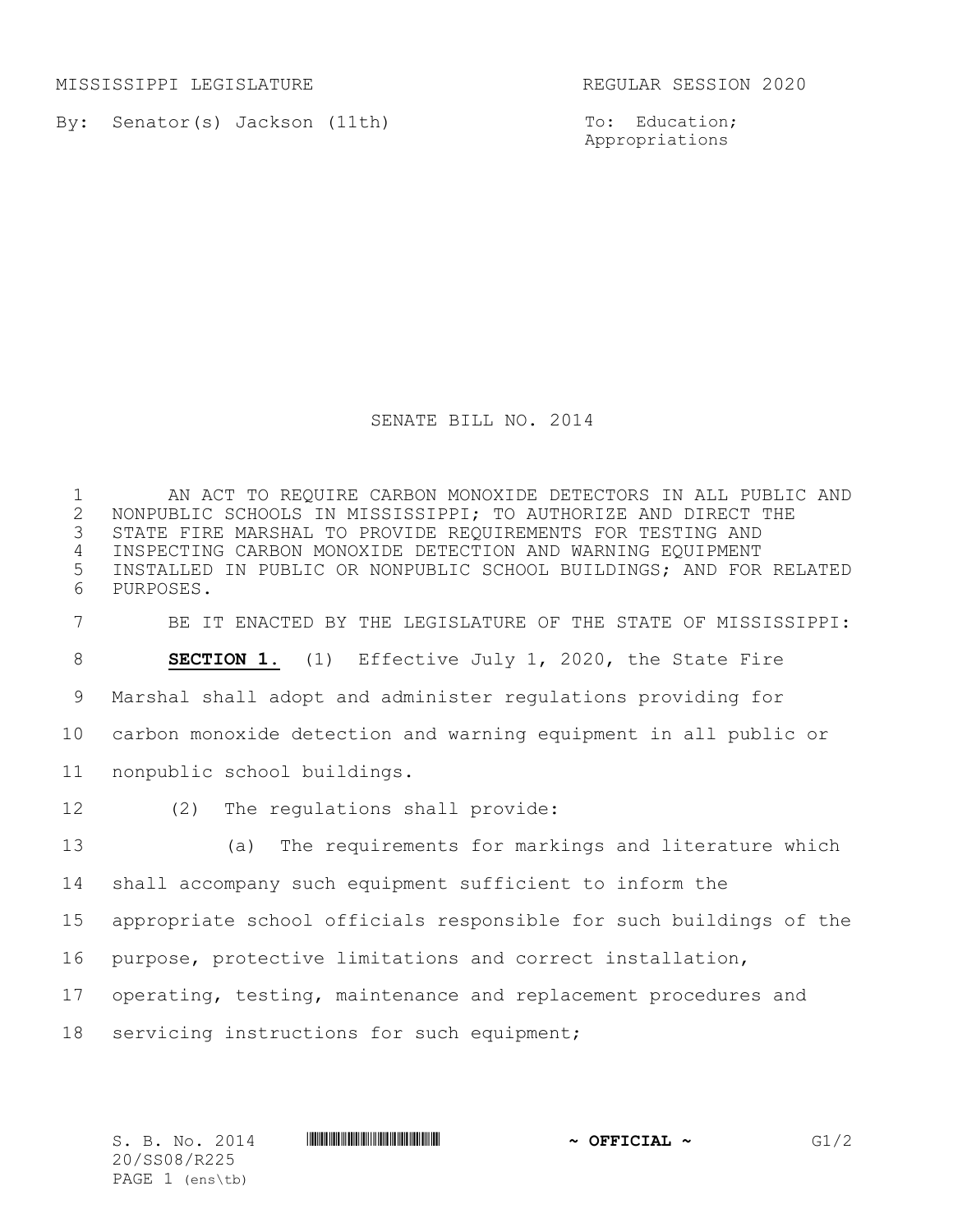(b) That smoke detection and warning equipment which is installed in such school building shall be capable of sensing visible or invisible smoke particles;

 (c) That the manner and location of installing smoke 23 detectors shall be approved by the local fire department;

 (d) That such installation shall not exceed the standards under which such equipment was tested and approved; and

 (e) That such equipment, when activated, shall provide an alarm suitable to warn the occupants.

(3) The regulations shall:

 (a) Provide the requirements for testing and inspecting carbon monoxide detection and warning equipment installed in public or nonpublic school buildings and shall include, but not be limited to, the frequency with which such equipment shall be tested and inspected;

 (b) Require that, for a public or nonpublic school building:

 (i) Any carbon monoxide detection equipment installed in any such building meet or exceed the Underwriter's Laboratories Standard Number 2075; or

 (ii) Any carbon monoxide warning equipment installed in any such building meet or exceed the Underwriter's Laboratories Standard Number 2034;

 (c) Require the installation and maintenance of such detection or warning equipment to comply with the manufacturer's

S. B. No. 2014 \*SS08/R225\* **~ OFFICIAL ~** 20/SS08/R225 PAGE 2 (ens\tb)